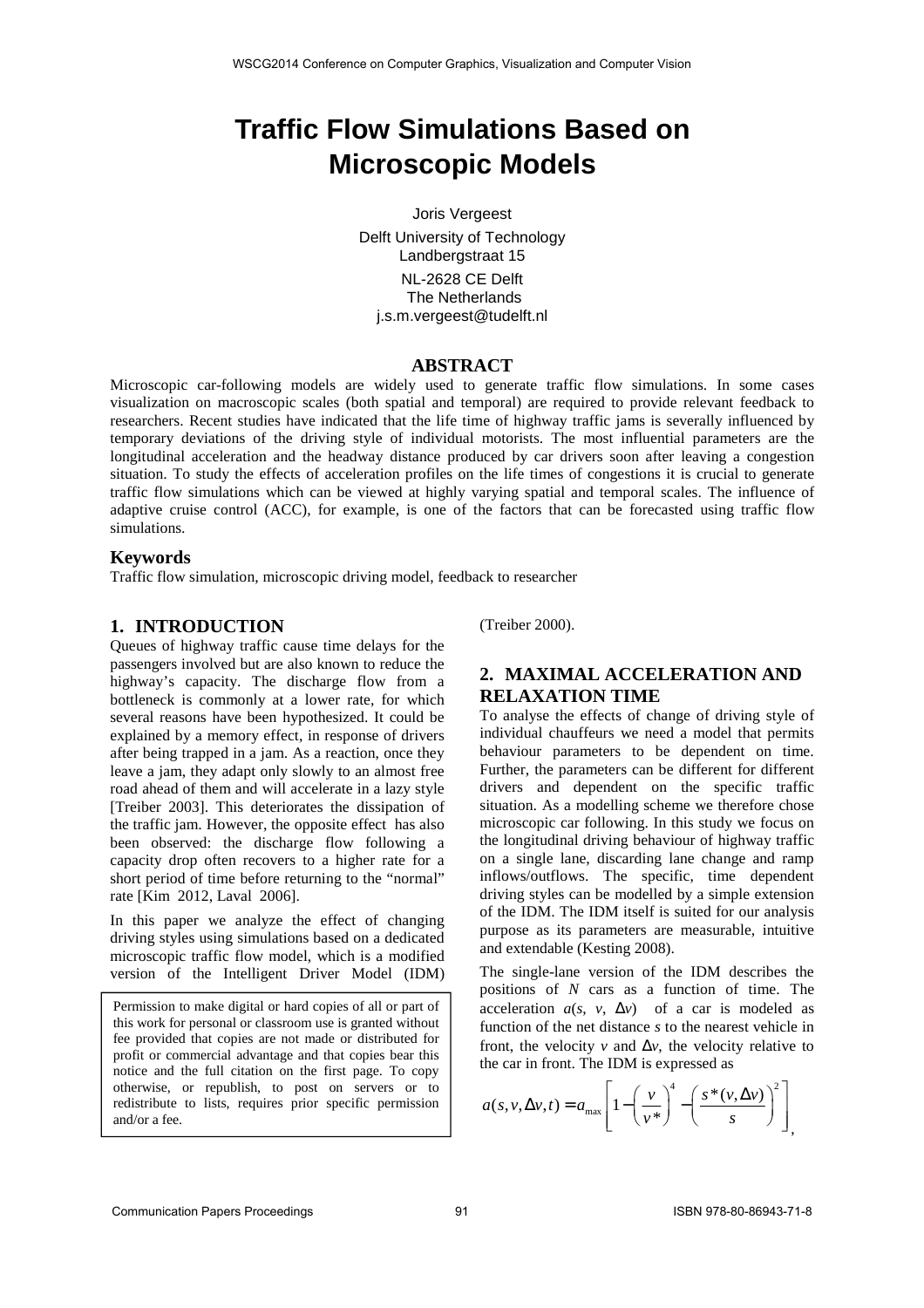where  $a_{\text{max}}$  is the maximum acceleration that could occur in the model. In most simulations  $a_{\text{max}}$  is a constant, *e.g.* set to  $1.5 \text{m/s}^2$  but in our study we will make it situation dependent. *v*\* is the speed a driver would like to achieve on an empty road, often set as a constant. *s*\* is the distance to the leading car that a driver would like to achieve. In the IDM

$$
s^*(v, \Delta v) = s_0 + \max\left(0, vT + \frac{v\Delta v}{2\sqrt{a_{\max}b_{\max}}}\right)
$$

where  $s_0$  is the minimum net distance that should ever occur between two consecutive cars even at zero speed; *vT* a velocity dependent net safety distance that should at least be maintained to the preceding car. The time gap, or time headway *T* is typically set between 0.5s and 1.5s in simulation runs, either as a constant for all cars or according to some distribution model (Hoogendoorn 1998).  $b_{\text{max}}$  is the maximum comfortable deceleration.

We have adapted the model slightly by allowing any positive acceleration *a* to change to a higher or lower value at time  $t_{\text{out}}$  and then to gradually returns to the "normal" function during the time span  $[t_{\text{out}} , t_{\text{out}} +$ *T*relax]. *t*out is the point in time that a particular car gets out from a traffic jam.  $T_{\text{relax}}$  is the relaxation time, that is the time it takes for the driver to "forget" the jam in which he or she was stuck. We have defined the modified acceleration function *a*′ as

$$
a'(s, v, \Delta v, t) =
$$
  
\n
$$
\begin{cases}\nF(t)a(s, v, \Delta v, t) & \text{if } a(s, v, \Delta v, t) > 0 \\
a(s, v, \Delta v, t) & \text{if } a(s, v, \Delta v, t) \le 0\n\end{cases}
$$
(1),

where

$$
F(t) = \begin{cases} \frac{a_{\text{out}}}{a_{\text{max}}} + \frac{t - t_{\text{out}}}{T_{\text{relax}}} (1 - \frac{a_{\text{out}}}{a_{\text{max}}}) & \text{if } t_{\text{out}} \le t \le t_{\text{out}} + T_{\text{relax}}\\ 1 & \text{elsewhere} \end{cases}
$$

Here we have assumed a linear "return to normal" during relaxation time *T*relax. The precise interpretation of the relaxation time and its quantification remain speculative. In the literature, values of 1 minute up to 10 minutes have been suggested. As mentioned in Kesting (2008), typical values for  $a_{\text{max}}$  and  $b_{\text{max}}$  are 1.4 and 2.0m/s2, respectively, whereas ranges between 0.3 and 3.0m/s2 have been suggested as well. If we set  $a_{\text{max}} =$ 1.5m/s2 as the "normal" value, then the range  $a_{\text{out}} =$ 0.3m/s2 to 3m/s2 would correspond to  $F(t_{\text{out}}) = 0.2$  to 2.0.

*t*out is itself a function of *t* and can be defined as the latest moment prior to *t* for which  $v < v_{\text{delay}}$ :

$$
t_{\text{out}}(t) = \max(\{u \in [0, t] \mid v(u) < v_{\text{delay}}\} \cup \{-T_{\text{relax}}\})
$$

assuming that the simulation starts at  $t = 0$ .  $v_{\text{delay}}$  is the maximal velocity that is perceived by a driver as uncomfortable or causing delay. Both  $v_{\text{delay}}$  and  $T_{\text{relax}}$ serve to model the degree of the drivers' motivation to react promptly on the behaviour of cars ahead.

## **3. THE EFFECTS OF**  $v_{\text{delay}}$ ,  $a_{\text{out}}$  AND *T***relax ON TRAFFIC FLOW**

Using the adapted IDM of equation (2) for simulations we have analysed the behaviour of cars that leave a jam. The parameters of the IDM were set as  $T = 1.5$ s,  $v^* = 33.3$ m/s or 120km/h,  $a_{\text{max}} =$ 1.5m/s2,  $b_{\text{max}} = 2.0 \text{m/s2}$  and  $s_0 = 2 \text{m}$ . We designed an initial, simple scenario to simulate the development of a row of  $N = 200$  cars, each having a length of  $l =$ 5m, driving on a single lane of a straight road without on- or off-ramps. At  $t = 0$ , all cars drive in the positive *x*-direction, equidistantly at constant speed *vi*(0) = 2.778m/s2 or 10km/h for *i* = 1, ..., *N*.

The scenario prescribes that at  $t = 60s$  the leading car accelerates with  $a = 1.111 \text{ m/s}$ 2 during 25s, thus linearly increasing its speed from 10 to 110km/s. The simulated behaviour of the following cars is governed by equation (1) and will depend on the values of  $a_{\text{free}}$  and  $T_{\text{relax}}$  unless the speed of all cars would exceed  $v_{\text{delay}}$ . If we set  $v_{\text{delay}} = 0 \text{km/h}$  then  $a' =$ *a* and equation (1) reduces to the original IDM. We refer to the setting of  $v_{\text{delay}} = 0$  as the D0 condition. The velocities of car 1, 2, 100 and 200 obtained during the 20 minutes of simulated time in the D0 condition is depicted in Figure 1.



**Figure 1. Results of simulations in condition D0. Development of speeds of cars indexed 1, 2, 100 and 200 in the specified scenario, using the IDM.**

At  $t \approx 350$ s the 200<sup>th</sup> car begins to accelerate, about  $4\frac{1}{2}$  minutes later than the first car did. At  $t = 405s$ car 200 reaches an acceleration of 0.45m/s2, the largest during the simulation, significantly less than the maximal accelerations exhibited by cars 1 to 10 (between 1.0 and 1.1m/s2). This is in line with the fact that the gaps between cars increase with growing speed, which damps the accelerations. In general, the cars catch up with their predecessor and reach a speed of  $v^* = 120 \text{km/h}$  and then decelerate to 110km/h to adapt to the platoon. The length of the row of cars increases from 2.2km at  $t = 0$  to 11.3km at  $t = 432$ s and then stabilizes to 10.4km from  $t =$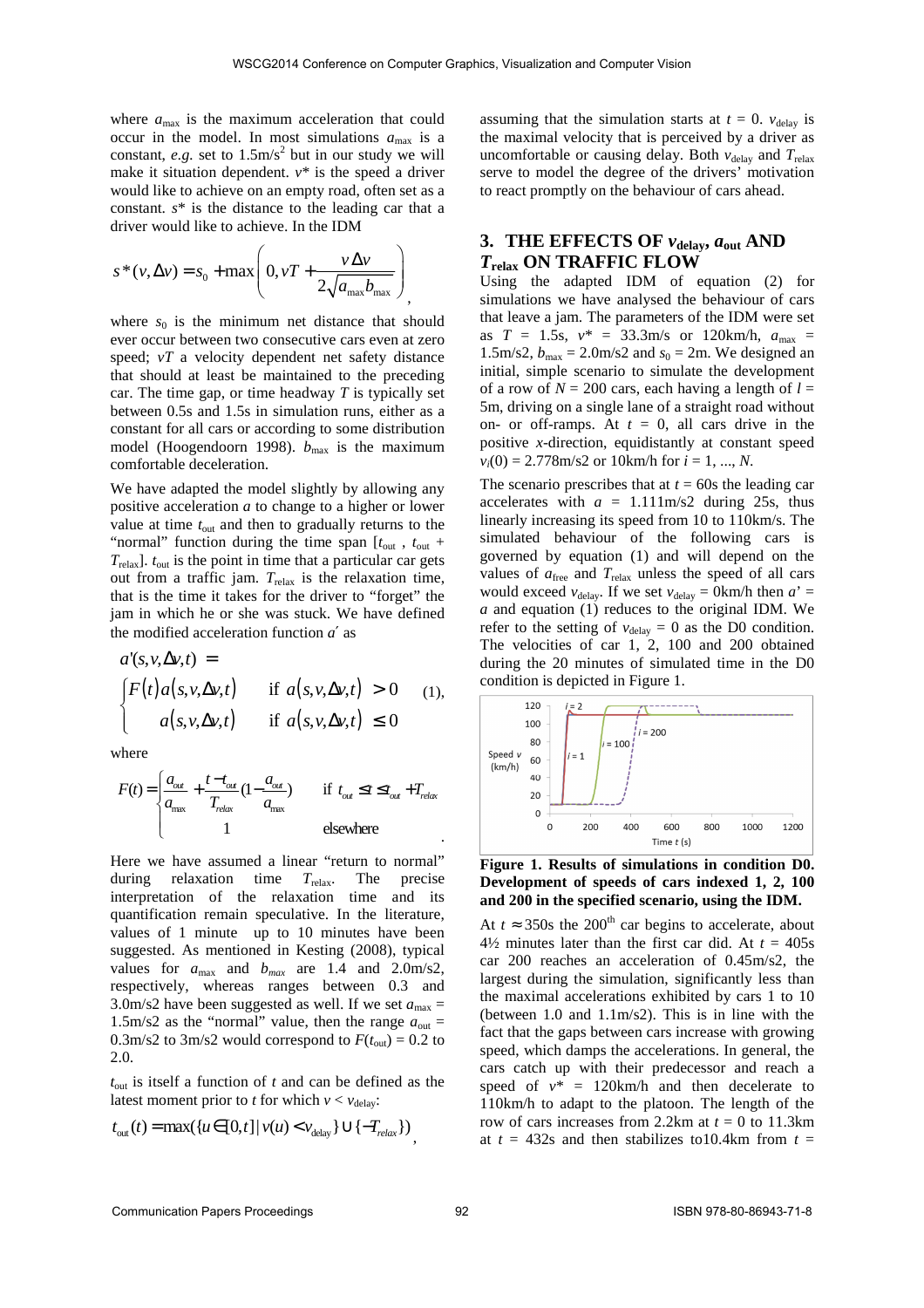740s onwards, where the cars form a stable platoon with  $s = s^* = 10.4 \text{km}/199 - l = 48 \text{m}$ . We define the delay  $d_i$  of car  $i$  due to the fictive jam by the time loss

$$
d_i = \int_0^{1200} \frac{v^* - v_i(t)}{v^*} dt
$$

which amounts to 161s for the leading car, up to 408s for the final car.

,

If we change the condition by setting  $v_{\text{delay}} = 30 \text{km/h}$ , the accumulated delay of each car (except the leading one) increases. The final car experiences an extra delay of 52s up to 414s, depending on the settings of  $a_{\text{out}}$  and  $T_{\text{relax}}$ . For  $v_{\text{delay}} = 60 \text{km/h}$  the extra delay of the  $200<sup>th</sup>$  car can get as large as  $482s$  in the simulation. The length of the row increases to 26.1km.

The development of speed holds back for higher  $v_{\text{delay}}$ and decreasing  $a_{\text{out}}$ , as shown in Figures 2, 3 and 4 for the final car of the platoon. We now analyse another traffic scenario (referred to as scenario B), with a more varying behaviour of the leading car, see Figure 5. In the time interval  $t = 60$ s to  $t = 300$ s the leading car accelerates and slows down in alteration. The speed profile is designed to reflect the participation of the cars in busy traffic.

About the visualization modes of the traffic simulations we learned that the researcher calls for varying degrees of zoom and acceleration in order to gain initial understanding of the model and the conditions that could be experimented.



**Figure 2. Speed development of car 200**  conditioned by  $a_{\text{out}}$ ,  $v_{\text{delay}}$  and  $T_{\text{relax}}$ .



**Figure 3. Delay of 200<sup>th</sup> car at**  $t=1200$ **s, plotted against**  $a_{\text{out}}$  and  $v_{\text{delay}}$ ,  $T_{\text{relax}} = 1$ s.



**a)** *Condition D0* 

**Figure 4. Abstract pictures of the road with row of cars at**  $t = 0$ **s,**  $t = 300$ **s and**  $t = 1200$ **s for a) D0 condition** and b)  $v_{\text{delay}} = 60 \text{km/h}$ ,  $a_{\text{out}} = 0.1 \text{m/s2}$ ,  $t_{\text{relax}} = 1 \text{s}$ . The snapshots are taken from a simulation movie (see AVI **files submitted to the conference). The cars are moving to the right; the distance between the white markings is 5km**